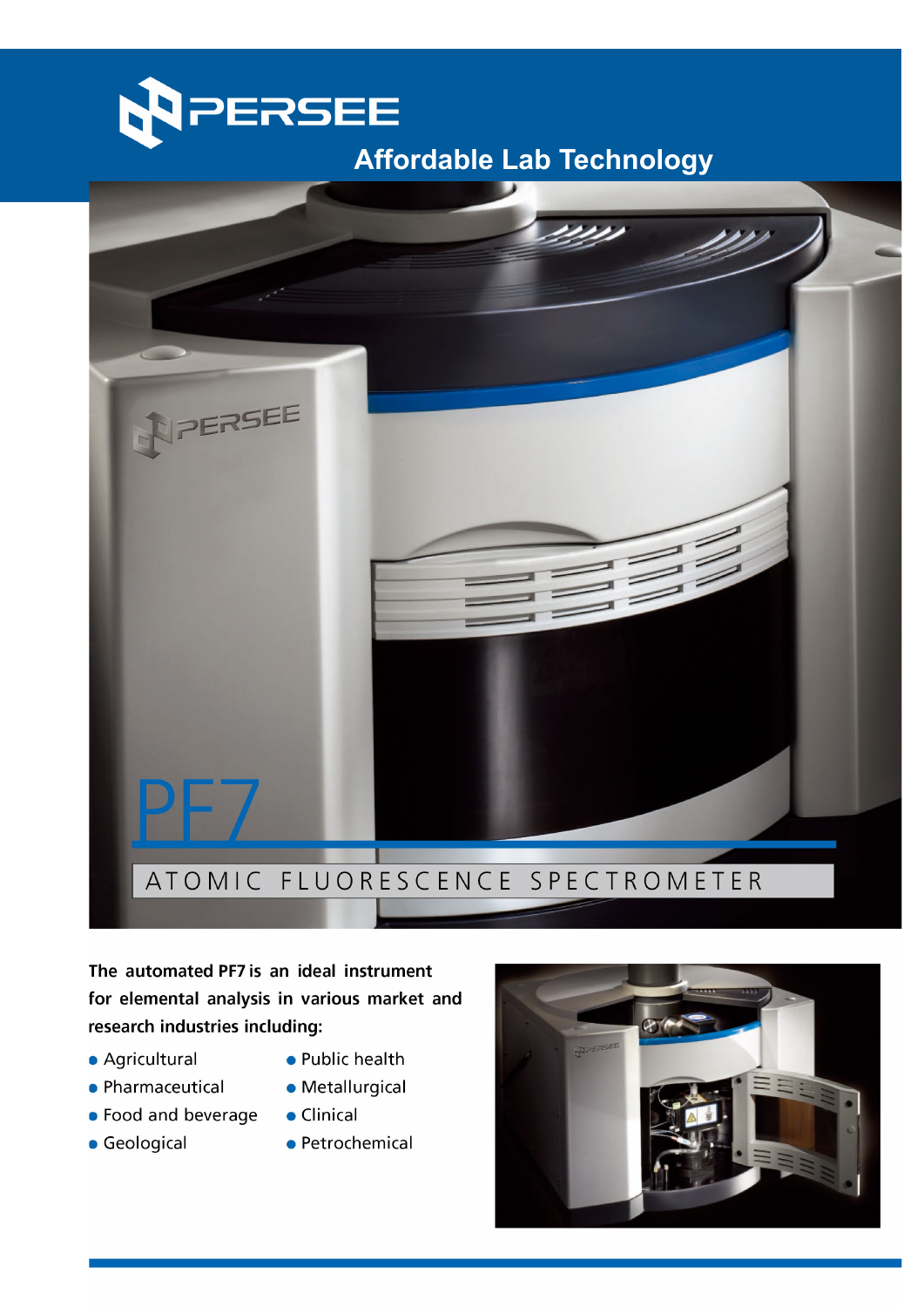## PERSEE **Affordable Lab Technology Affordable Lab Technology**

#### **Standard Features**

#### **Light source**

- **.** High intensity hollow cathode lamps for improved sensitivity and stability.
- **•** Pre-aligned lamp assemblies for trouble free installation.
- All lamps are uniquely data coded offering important information to the PF Win operating software.
- l Up to 3 lamps can be installed for simultaneous analysis.



#### **Optical System**

- Double beam optical system to eliminate drift from the light source and the detector.
- $\bullet$  Shielded optical design greatly reducing light interference.
- **•** Enhanced signal to noise ratio for increased analytical sensitivity.
- l Unique optical configuration for increased Fluorescence intensity. Up to twice the intensity found in traditional AFS systems.
- l High Quantum Solar Blind detector fitted as standard to ensure optimum stability.

#### **Atomiser System**

- $\bullet$  High precision quartz tube designed for optimum performance, durability and long life.
- Adjustable height control for improved optimisation.
- l Integrated 2 stage, fully sealed, fume exhaust system to decontaminate toxic elements and pollution.
- **.** Gold Mesh fitted to the chimney removes any mercury pollutant.

#### **Hydride Generator**

- **.** Integrated continuous flow Hydride System.
- **Gas pressure sampling offers maintenance free** operation.
- Online auto dilution and multiple auto purge by gas driven sequential injection system.
- **.** Fully sealed reservoir bottles for extended solution life.
- **.** New design Gas Liquid Separator with magnetic stirring for improved repeatability of analytical results.
- Liquid Separator cooled directly by specially designed Peltier system to remove unwanted water in the formed hydride and greatly reduce Fluorescence quenching thus increasing the sensitivity.
- **.** Unique high volume reagent storage positioned outside of the instrument to reduce contamination.
- **Connection of carrier and reducer liquids to instrument** using long life chemical resistant FEP tubing.

#### **Electronic Control**

- **.** High technology electronics and PCB components.
- PF Win 3.0 software offers full control of PF7 instrument and accessories.
- $\bullet$  Windows operating software
- **.** New features include: QC functions, online data sharing, self diagnostics, result and resource management.
- **.** Full GLP version available for multiuser group management and log.

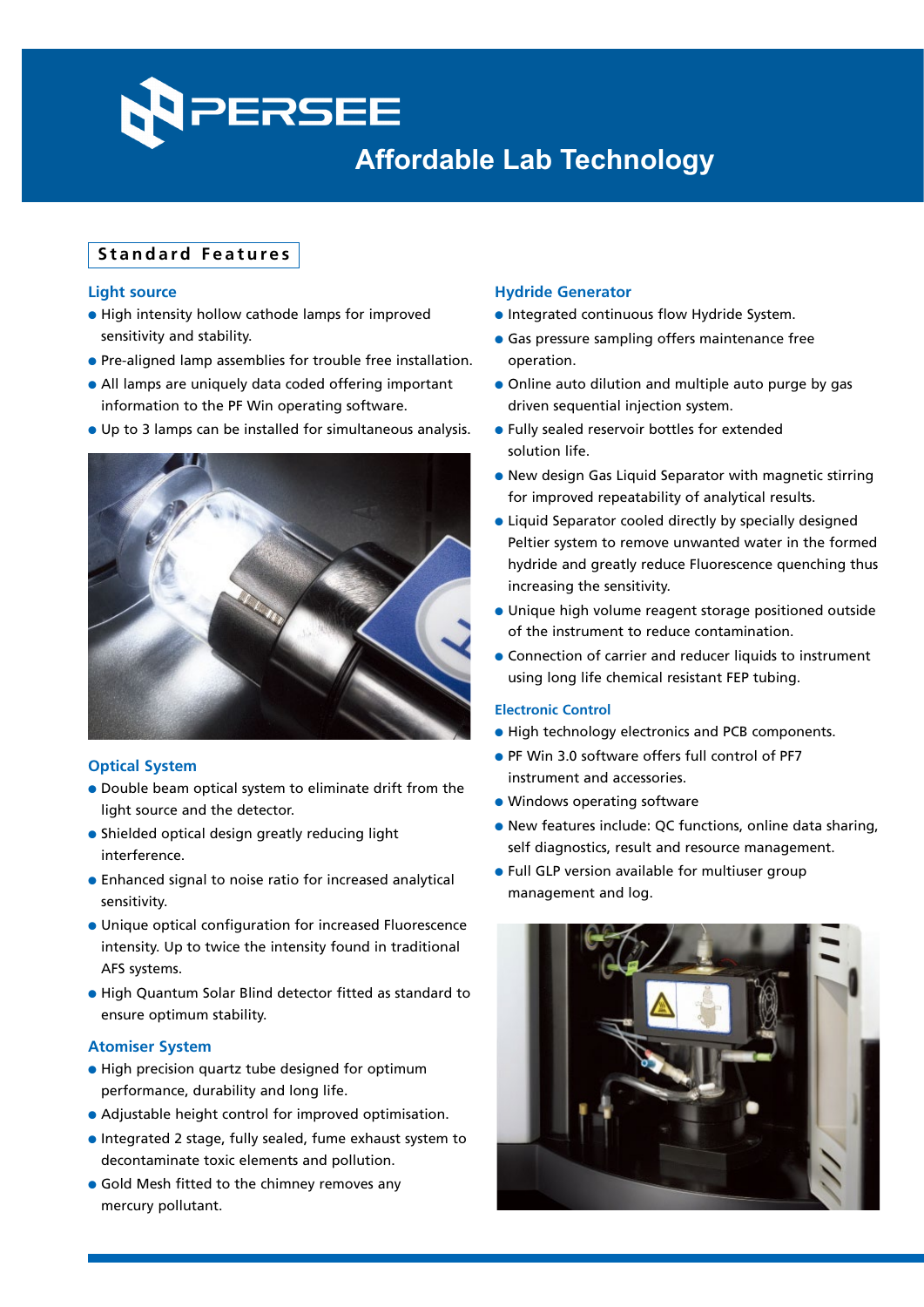

#### **Detection Limits**

| <b>Element</b> | <b>Detection Limit (ug/l)</b> | RSD %   |  |
|----------------|-------------------------------|---------|--|
| Arsenic (As)   | < 0.01                        | $< 1\%$ |  |
| Bismuth (Bi)   | < 0.01                        | $1\%$   |  |
| Cadmium (Cd)   | < 0.001                       | $1\%$   |  |
| Germanium (Ge) | < 0.05                        | $1\%$   |  |
| Mercury Hg)    | < 0.001                       | $1\%$   |  |
| Lead (Pb)      | < 0.01                        | $< 1\%$ |  |
| Antimony (Sb)  | < 0.01                        | $1\%$   |  |
| Selenium (Se)  | < 0.01                        | $1\%$   |  |
| Tin (Sn)       | < 0.01                        | $1\%$   |  |
| Tellurium (Te) | < 0.01                        | $< 1\%$ |  |
| Zinc (Zn)      | < 1.0                         | $1\%$   |  |



#### **Accessories**

#### **Auto Sampler**

- $\bullet$  X, Y, Z drive configuration.
- **.** Fully controlled by PFWin software.
- $\bullet$  Inert robust probe and FEP tubing.
- **.** Improved probe wash. Simultaneous inner and outer wall wash.
- **Large volume standard stock solution.**
- **Removable inert sample tray and rack.**
- 3 sizes of sample racks available to accommodate 10ml, 25ml and 50ml test tubes.

#### **Speciation Analyser**

- **Built in HPLC pump. Isocratic/gradient**
- **•** Fitted with conventional column (optional column oven available).
- $\bullet$  Manual or automatic sample input ( with optional auto sampler).
- **•** Detect and separate inorganic and organic compounds.
- **.** High separation performance
- $\bullet$  Fast analysis < 12min.

#### **Speciation Detection Limits**

| <b>Element</b> | <b>Specification</b>            | <b>Detection</b><br>Limit (ug/l) | <b>RSD</b><br>% |
|----------------|---------------------------------|----------------------------------|-----------------|
| As             | Arsenite (As III)               | 0.04                             | $< 5\%$         |
|                | Dimethylarsenic acid<br>(DMA)   | 0.08                             | <5%             |
|                | Monomethylarsenic acid<br>(MMA) | 0.08                             | $< 5\%$         |
|                | Arcenate (As V)                 | 0.2                              | $< 5\%$         |
| Hg             | Inorganic (Hg II)               | 0.05                             | $< 5\%$         |
|                | Methylmercury (MeHg)            | 0.05                             | <5%             |
|                | Ethylmercury (EtHg)             | 0.05                             | <5%             |
|                | Phenylmercury (PhHq)            | 0.1                              | <5%             |
| Se             | Selenocysteine (SeCys)          | 0.3                              | $< 5\%$         |
|                | Selenite (Se IV)                | 0.1                              | $< 5\%$         |
|                | Selnomethionine (SeMet)         | 2.0                              | $< 5\%$         |
|                | Selenate (SE VI)                | 0.5                              | <5%             |
| Sb             | Sb III                          | 0.1                              | $< 5\%$         |
|                | Sb V                            | 0.5                              | <5%             |